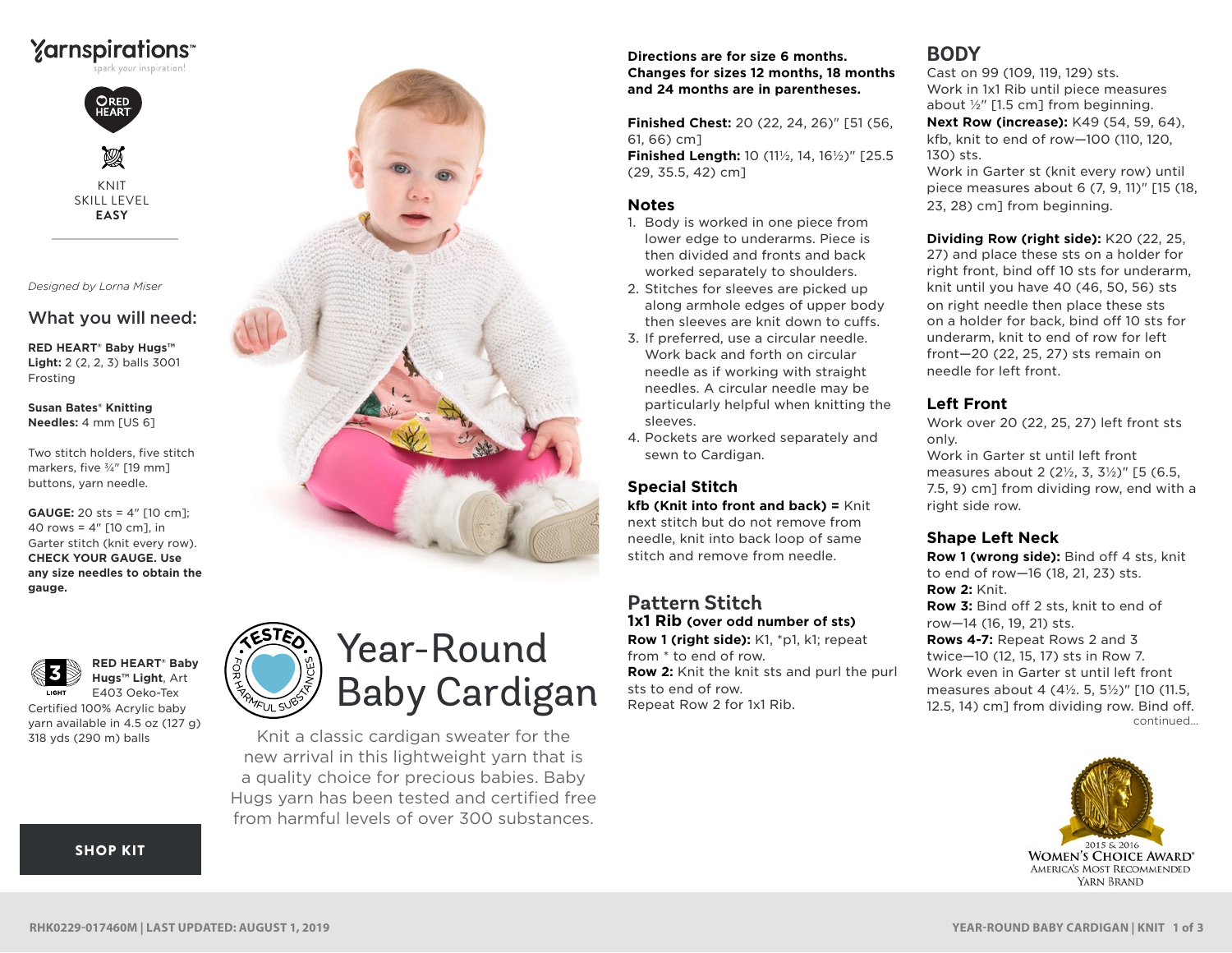



#### **Back**

Return the 40 (46, 50, 56) back sts to needles and join yarn, ready to work a wrong side row.

Work even in Garter st until back measures same as left front. Bind off.

#### **Right Front**

Return 20 (22, 25, 27) right front sts to needles and join yarn, ready to work a wrong side row.

Work in Garter st until right front measures same as left front to neck, end with a wrong side row.

#### **Shape Right Neck**

**Row 1 (right side):** Bind off 4 sts, knit to end of row—16 (18, 21, 23) sts. **Row 2:** Knit.

**Row 3:** Bind off 2 sts, knit to end of row—14 (16, 19, 21) sts.

**Rows 4-7:** Repeat Rows 2 and 3 twice—10 (12, 15, 17) sts in Row 7. Work even in Garter st until right front measures same as back. Bind off.

Sew shoulder seams.

#### **SLEEVES (work 2)**

**Note:** Pick up stitches along armhole edges of front and back only. Leave the bound-off underarm sts unworked. **Row 1 (right side):** With right side facing, pick up and k41 (45, 51, 55) sts evenly spaced along armhole edges between lower back and lower front corners of armhole, leaving bound-off underarm sts unworked. Work in Garter st for 7 rows.

**Decrease Row:** K1, k2tog, k to last 3 sts, k2tog, k1—39 (43, 49, 53) sts. Repeat last 8 rows 4 (6, 9, 11) more times—31 sts. Work even in Garter st until piece measures about 5½ (7, 8½, 10)" [14 (18, 21.5, 25.5) cm]. Work in 1x1 Rib for about ½" [1.5 cm]. Bind off. Repeat along other armhole edges for 2nd sleeve

#### **POCKETS (make 2)**

Cast on 15 (15, 17, 17) sts. Work in Garter st for 30 rows. Bind off.

#### **FINISHING Neck Edging**

With right side facing, pick up and k55 sts evenly spaced around neck edge. Work in 1x1 Rib for about 3/4" [2 cm]. Bind off.

Place five stitch markers along right front edge if you are making the cardigan for a boy and along left front edge if you are making the cardigan for a girl. Place first marker about ½" [13 mm] below neck edge. Place fifth marker about ½" [13 mm] above lower edge. Space remaining 3 stitch markers evenly between the first and fifth. Front Band

With right side facing, pick up and k49 (57, 73, 81) sts evenly spaced along unmarked front edge. Work in 1x1 Rib for about 3/4" [2 cm]. Bind off.

#### **Button Band**

With right side facing, pick up and k49 (57, 73, 81) sts evenly spaced along marked front edge. Work in 1x1 Rib for 2 rows.

**Buttonhole Row:** [Work in 1x1 Rib to marker, yarn over, k2tog (buttonhole made)] 5 times, work in 1x1 Rib to end of row.

Work in 1x1 Rib until ribbing measures about  $\frac{3}{4}$ " [2 cm]. Bind off.

Sew buttons to front band, opposite buttonholes.

Sew side edges of top of sleeves to bound-off underarm stitches then sew sleeve seams.

Sew pockets to fronts, about 2 or 3 rows above lower ribbing and 2 or 3 stitches from front ribbing. Weave in ends.

#### **ABBREVIATIONS**

*See next page for schematic...* **k** = knit; **k2tog** = knit next 2 sts together; **p** = purl;  $st(s)$  = stitch(es;  $*$  = repeat whatever follows the \* as indicated.